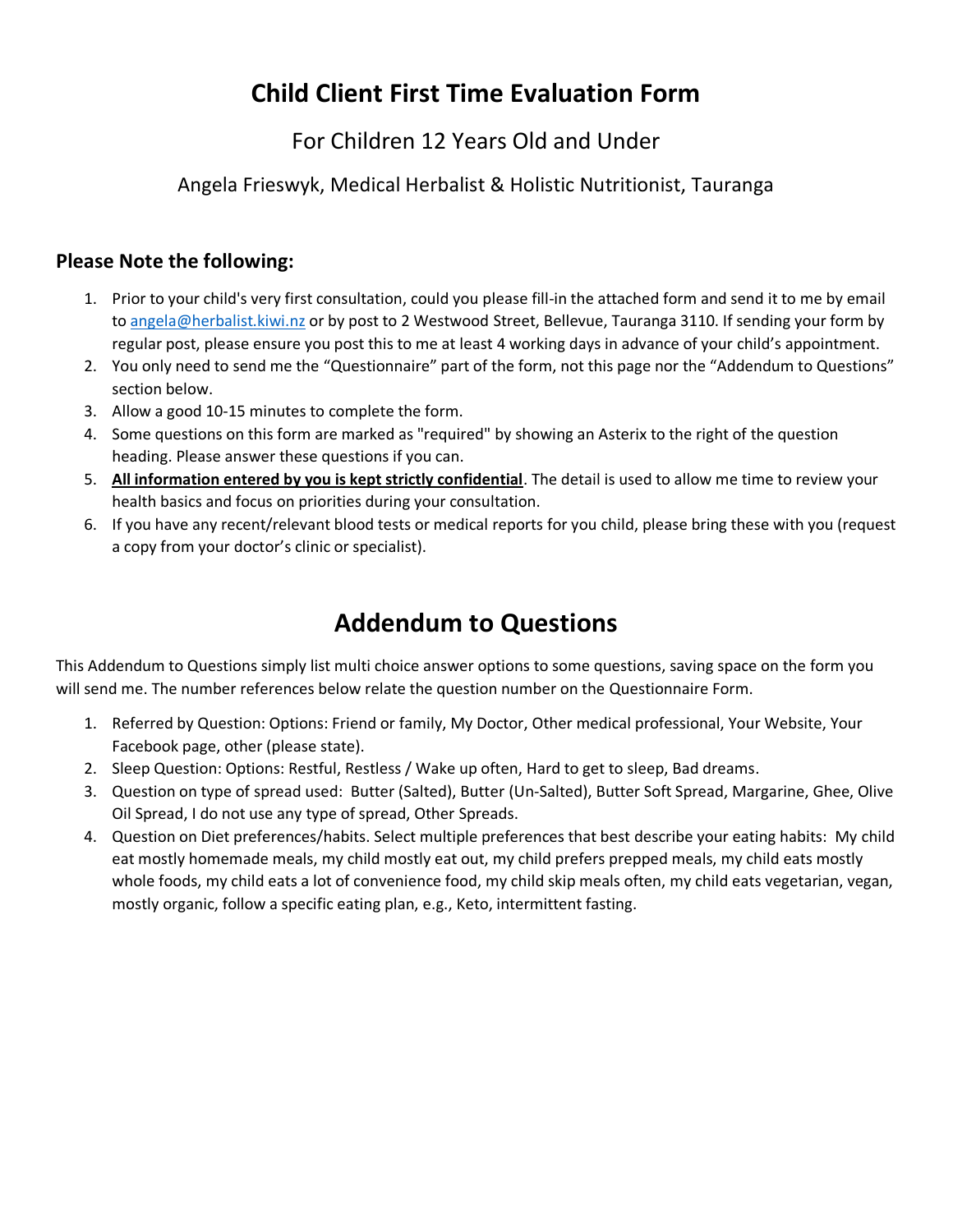# **Questionnaire Form**

| Your Child's Personal Details *:                                                                     |  |
|------------------------------------------------------------------------------------------------------|--|
|                                                                                                      |  |
|                                                                                                      |  |
| Child's Sex: Female / Male                                                                           |  |
|                                                                                                      |  |
| <b>Parent/Guardian Details *:</b>                                                                    |  |
|                                                                                                      |  |
|                                                                                                      |  |
|                                                                                                      |  |
|                                                                                                      |  |
|                                                                                                      |  |
| Your Childs Doctors Name: ___________________________GP Practice: __________________________________ |  |
|                                                                                                      |  |

# **Your Child's Health \*:**

**Please list current complaints/symptoms** and rate severity (1 to 10 scale, 10 being the most severe):

Please tell me any additional information about your child's health:

#### **Your Child's Medications/Supplements**

Enter details on all your child's Medications. When listing your medications, please include details for each medication including Medication name, Dose, how long you have used it, why it was prescribed (if known).

**What, if any, supplements is your child is taking?**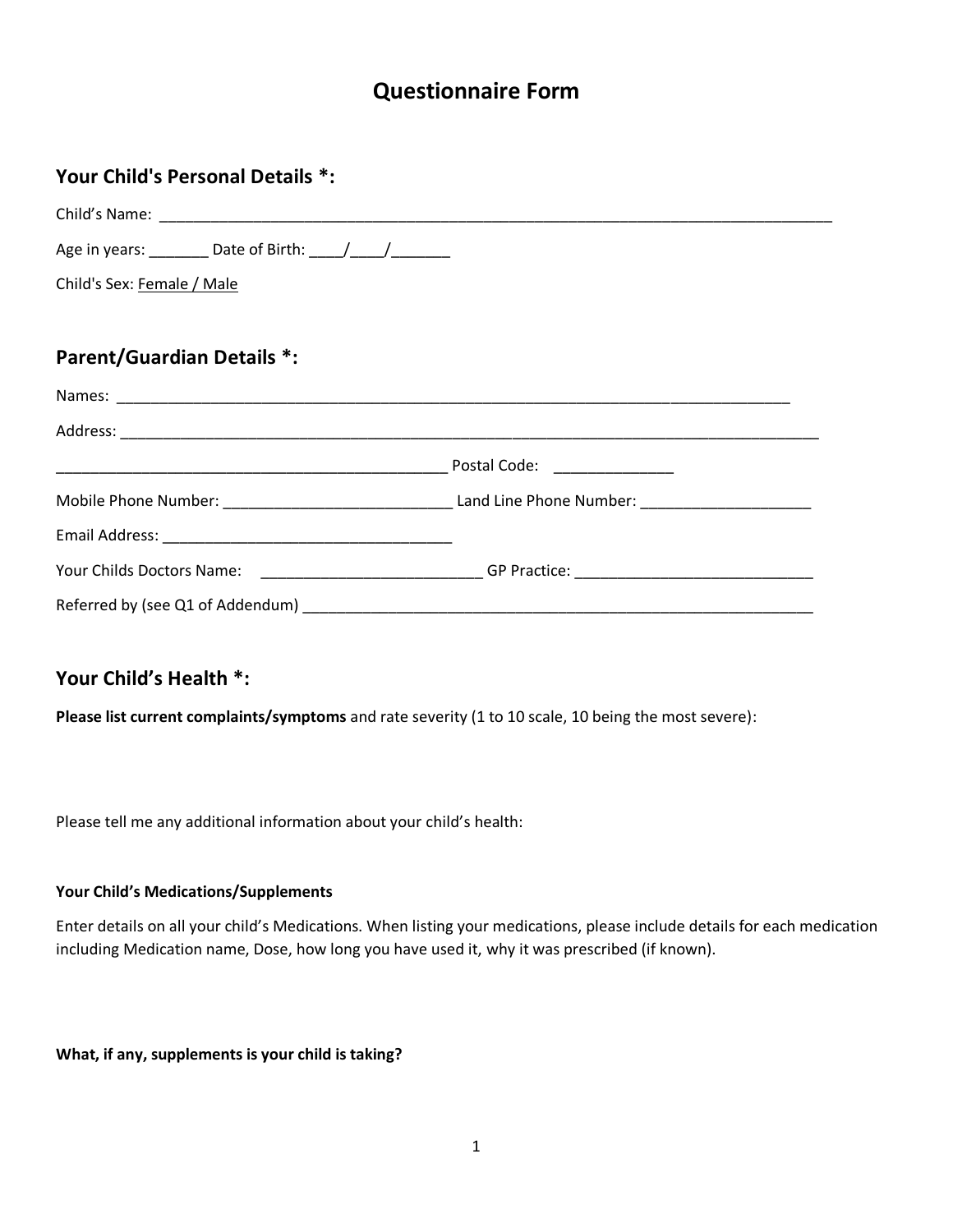#### **Surgery History**

Please list any surgery procedures you have had and the time period in years or months or weeks since you had this surgery.

#### **Dental Work**

Please provide details on braces, fillings, or dental problems that need attending to:

#### **Cigarette Smoking Household**

Does your child live in a non-smoking household? Yes / No

If the child is exposed to Cigarette Smoking, please provide more details e.g., how often, what is the period of exposure.

### **Sleep Questions and Stress Levels:**

How is your child's sleep? Select options that describe your sleep patterns. (See Q2 of Addendum).

Other Sleep Symptoms?

\_\_\_\_\_\_\_\_\_\_\_\_\_\_\_\_\_\_

What time does your child usually go to sleep? \_\_\_\_\_\_\_\_\_\_\_\_\_\_ What time does your child usually awake? \_\_\_\_\_\_\_

Is your child's bedroom Dark or Light? Dark / Quite Light

#### **Stress:**

Please rate your child's current stress level (on a scale of 1 to 10, 10 being the highest) \_\_\_\_\_

What if any is the main reason(s) for your child's stress?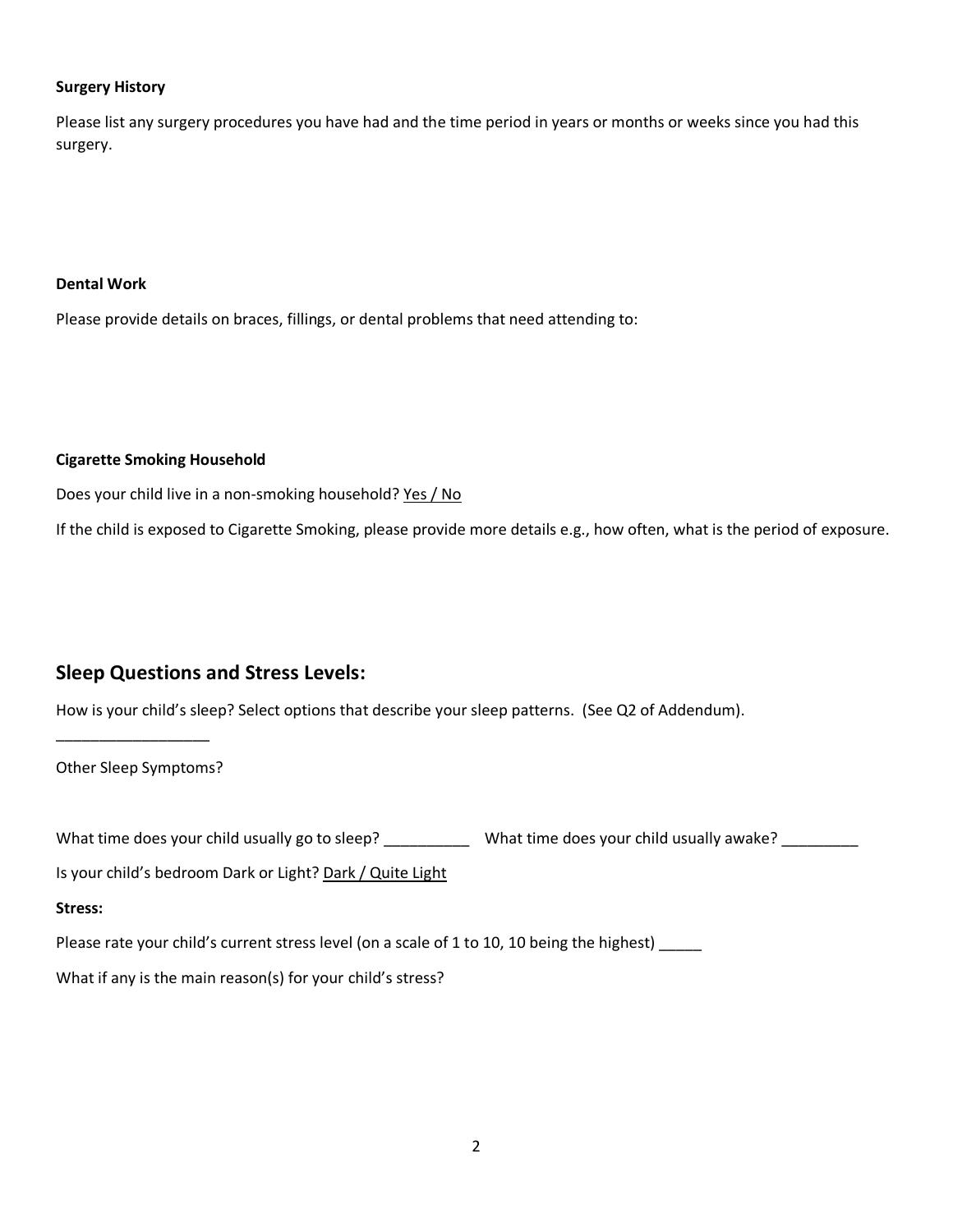# **Family Illnesses:**

Please provide details on any illnesses in the immediate family of your child.

Father Illnesses:

Mother Illnesses:

Siblings Illnesses: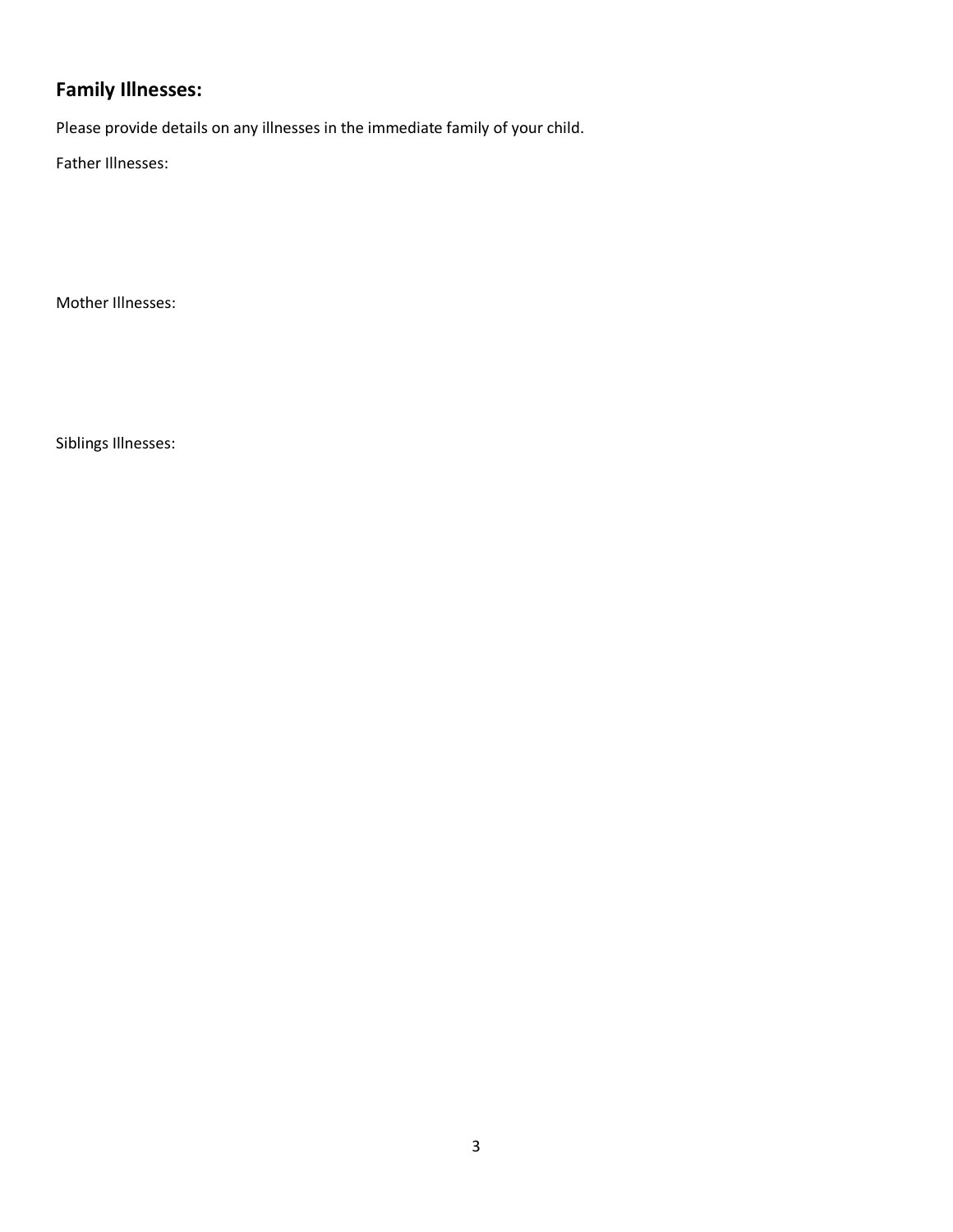## **Digestive, Bowel & Urination Health:**

Which of the following best describes your child's digestive health/symptoms? You can make multiple selections (circle answers):

Adequate / Poor / Acid reflux / Burp often / Burning / pain in stomach / Bloating / Other

Bowels Motions? Daily / More than once a day / child skips days

Stool Amount: Normal / Too little / Too Large

Stool Consistency: Normal / Too hard / Too soft

Stool Colour: Brown / Black / Yellowish / Other

Other Stool Issues. You can make multiple selections:

None / Lots of mucus / Lots of gas / Foul smell

Any other Stool related symptoms, including pain?

### **Urination problems?**

Circle answers: None, / Bedwetting, / Sense of urgency, / too small amount, / too large amount, / burning, / unusual smell / Other \_\_\_\_\_\_\_\_\_\_\_\_\_\_\_\_\_\_\_\_\_\_\_\_\_\_\_\_\_\_\_\_

Does your child need to get up out of bed & urinate several times over night? Yes / No

Has menstruation started? Not Applicable / No / Yes

# **Exercise Questions / Working Life Questions**

Do you child exercise? Yes / Incidental exercise / No exercise

If so, what kinds of exercise do your child participate in? \_\_\_\_\_\_\_\_\_\_\_\_\_\_\_\_\_\_\_\_\_\_\_\_\_\_\_\_\_\_\_\_\_\_\_\_\_\_\_\_\_\_\_\_\_\_\_\_\_

How often your child exercise? \_\_\_\_\_\_\_\_\_\_\_\_\_\_\_

When your child exercises, how much time do they spend exercising? \_\_\_\_\_\_\_\_\_\_\_\_\_\_\_\_\_\_\_\_\_\_\_\_\_\_\_\_\_\_\_\_\_\_\_\_\_\_\_\_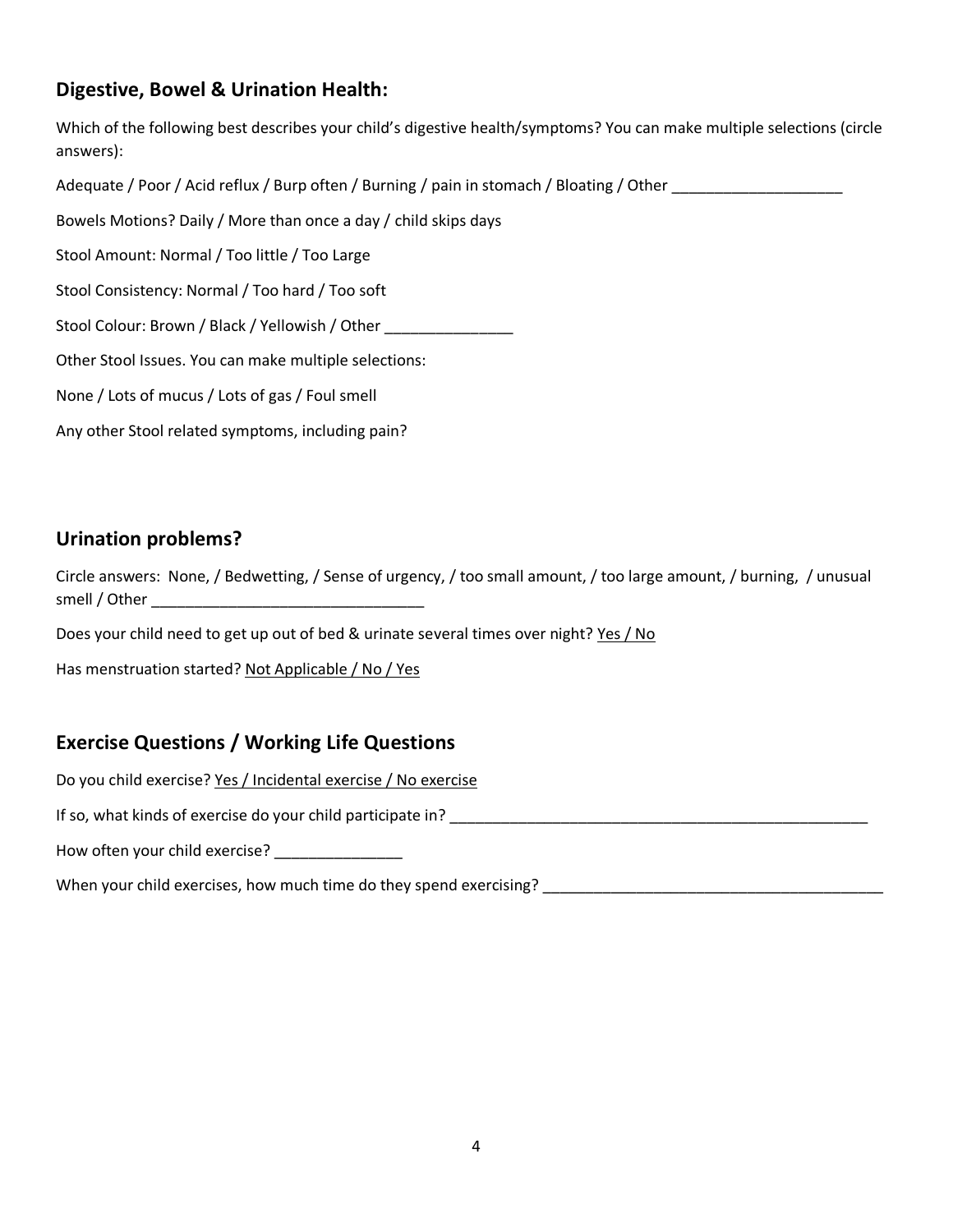## **Dietary Questions \*:**

Please provide consumption details of a typical day's diet for your child.

| Breakfast:       |  |  |
|------------------|--|--|
| Morning snack:   |  |  |
| Lunch:           |  |  |
| Afternoon snack: |  |  |

**Main meals**: (Please circle option. Add the number of meals if applicable)

| Red meat meals: Child rarely or does not eat this option meals / ___ times a week / Every night a week. |
|---------------------------------------------------------------------------------------------------------|
| Chicken meals: Child rarely or does not eat this option meals / ___ times a week / Every night a week.  |
| Fish meals: Child rarely or does not eat this option meals / times a week / Every night a week.         |
| Egg meals: Child rarely or does not eat this option meals / times a week / Every night a week.          |
| Vegetarian meals: Child rarely or does not eat this option meals / times a week / Every night a week.   |
| Vegan Meals: Child rarely or does not eat this option meals / ___ times a week / Every night a week.    |

#### **Beverages:**

| Enter the number of drinks (cups) your child consumes per day. |       |             |             |      |         |  |  |  |
|----------------------------------------------------------------|-------|-------------|-------------|------|---------|--|--|--|
| Coffee                                                         | . Tea | . Green tea | , Herb teas | Milk | . Other |  |  |  |
| Choice of milk types (if any):                                 |       |             |             |      |         |  |  |  |

#### **Other Dietary Questions:**

What type of Spread does your child use (see Q3 in Addendum):

How many vegetables serves per day does your child consume? (1 serve =  $\frac{1}{2}$  cup when raw)

Fruit - Choice and number of fruits per day?

Diet preferences/habits - (see Q4 in Addendum) List options that best describes your child's diet. You can list more than one as required. \_\_\_\_\_\_\_\_\_\_\_\_\_\_\_\_\_\_\_\_\_\_\_\_\_\_\_\_\_\_\_\_\_\_\_\_\_\_\_\_\_\_\_\_\_\_\_\_\_\_\_\_\_\_\_\_\_\_\_\_\_\_\_\_\_\_\_\_\_\_\_\_\_\_\_\_\_\_\_\_\_

If your child follows a specific eating plan, e.g., Keto, intermittent fasting, please describe what specific eating plan does your child follow? \_\_\_\_\_\_\_\_\_\_\_\_\_\_\_\_\_\_\_\_\_\_\_\_\_\_\_\_\_\_\_\_\_\_\_\_\_\_\_\_\_\_\_\_\_\_\_\_\_\_\_\_\_\_\_\_\_\_\_\_\_\_\_\_\_\_\_\_\_\_\_\_\_\_\_\_\_\_\_\_\_